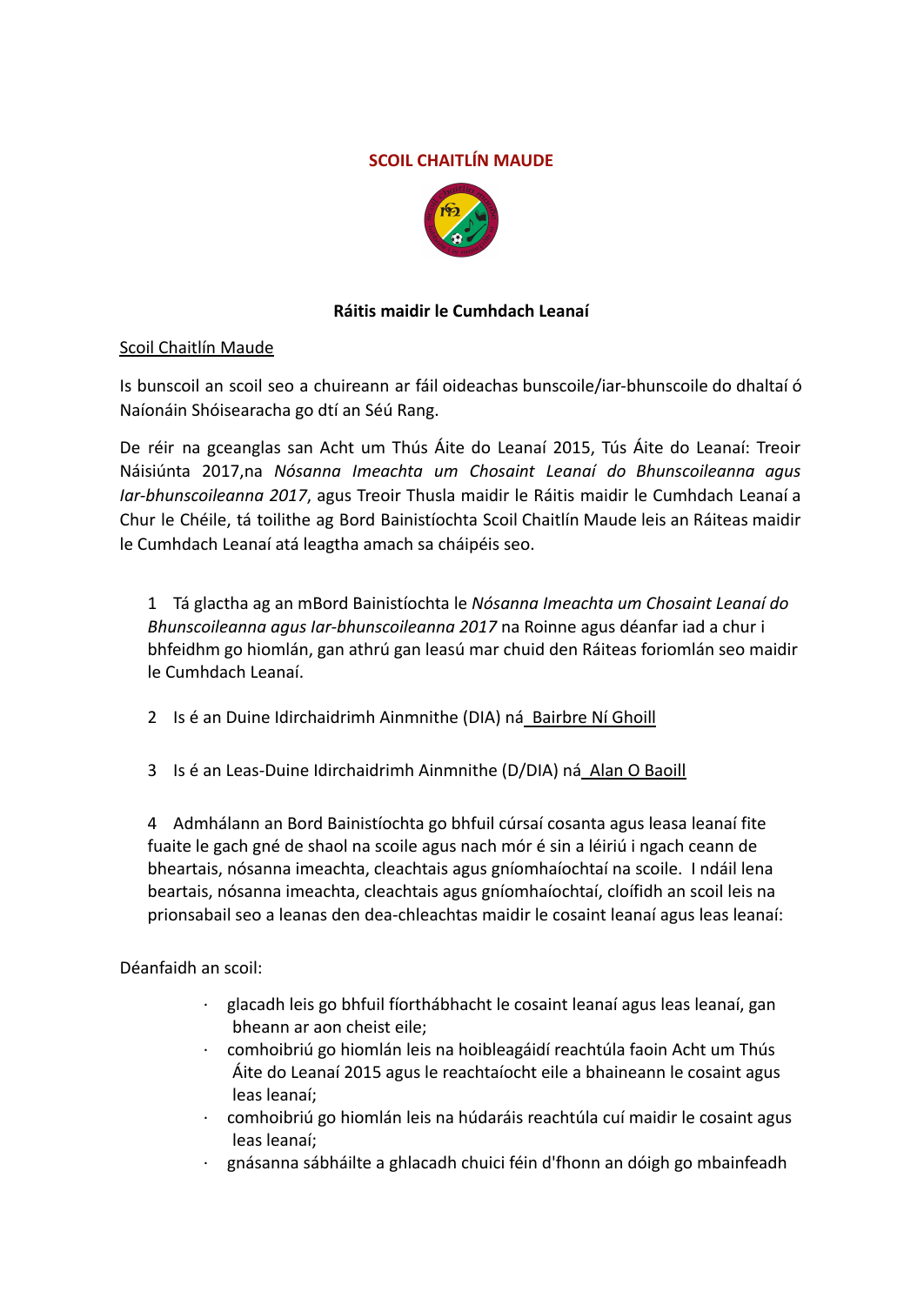díobháil nó tionóisc do leanbh a mhaolú oiread agus is féidir agus an lucht oibre a chosaint ó chall dul sa mbaol go gcuirfí drochúsáid nó faillí ina leith;

- · gnás ionracais le tuismitheoirí a thabhairt chun cinn agus iad a spreagadh le bheith rannpháirteach in oideachas a gcuid leanaí; agus
- · meas iomlán a léiriú ar riachtanais rúndachta agus í ag déileáil le cúrsaí cosanta leanaí.

Cloífidh an scoil leis na prionsabail thuas freisin i ndáil le haon dalta fásta lena mbaineann soghontacht speisialta.

- 5 Tá na nósanna imeachta/bearta seo a leanas ar bun:
	- · I gcas baill ar bith den fhoireann is ábhar d'iniúchadh ar bith (cibé caoi a thuairiscítear é) i leith aon ghnímh, neamhghnímh nó cúinse i leith linbh atá ag freastal ar an scoil, cloíonn an scoil leis na nósanna imeachta cuí atá leagtha amach i gCaibidil 7 de na *Nósanna Imeachta um Chosaint Leanaí do Bhunscoileanna agus Iar-bhunscoileanna 2017* agus leis na nósanna imeachta ábhartha araíonachta do bhaill foirne scoile atá foilsithe ar shuíomh idirlín na Roinne.
	- · Maidir le roghnú agus earcú ball foirne agus lena n-oiriúnacht chun oibriú le leanaí, cloíonn an scoil le riachtanais reachtúla grinnfhiosrúcháin na nAchtanna um an mBiúró Náisiúnta Grinnfhiosrúcháin (Leanaí agus Daoine Soghonta), 2012 go 2016 agus leis an treoir leathan maidir leis an dualgas cúraim atá leagtha insna ciorcláin ábhartha de chuid an Gharda a bhaineann le grinnfhiosrúchán agus earcaíocht agus atá arna bhfoilsiú ag an ROE agus le fáil ar shuíomh idirlín na ROE.
	- · Maidir le soláthar an eolais agus, áit is gá, an teagaisc agus na hoiliúna do lucht foirne chun a shonrú go bhfuil an díobháil (mar a shainmhínítear í in Acht 2015) tarlaithe rinne an scoil na nithe seo a leanas -
		- Cóip de Ráiteas na scoile maidir le Cumhdach Leanaí a chur ar fáil do gach ball den fhoireann
		- A chinntiú go gcuirfear cóip de Ráiteas na scoile maidir le Cumhdach Leanaí ar fáil do gach ball nua den fhoireann
		- Lucht foirne a spreagadh chun leas a bhaint as oiliúint chuí
		- Comhaltaí den Bhord Bainistíochta a spreagadh chun leas a bhaint as oiliúint chuí
		- Coimeádann an Bord Bainistíochta taifid de gach oiliúint a chuirtear ar lucht foirne agus ar chomhaltaí den Bhord
	- · Maidir le hábhair imní i dtaobh na cosanta leanaí a thuairisciú do Thusla, ní mór do gach ball foirne cloí leis na nósanna imeachta atá leagtha amach insna *Nósanna Imeachta um Chosaint Leanaí do Bhunscoileanna agus Iar-bhunscoileanna 2017* ar a n-áirítear, i gcás múinteoirí cláraithe, iad siúd a bhaineann le tuairisciú sainordaithe faoin Acht um Thús Áite do Leanaí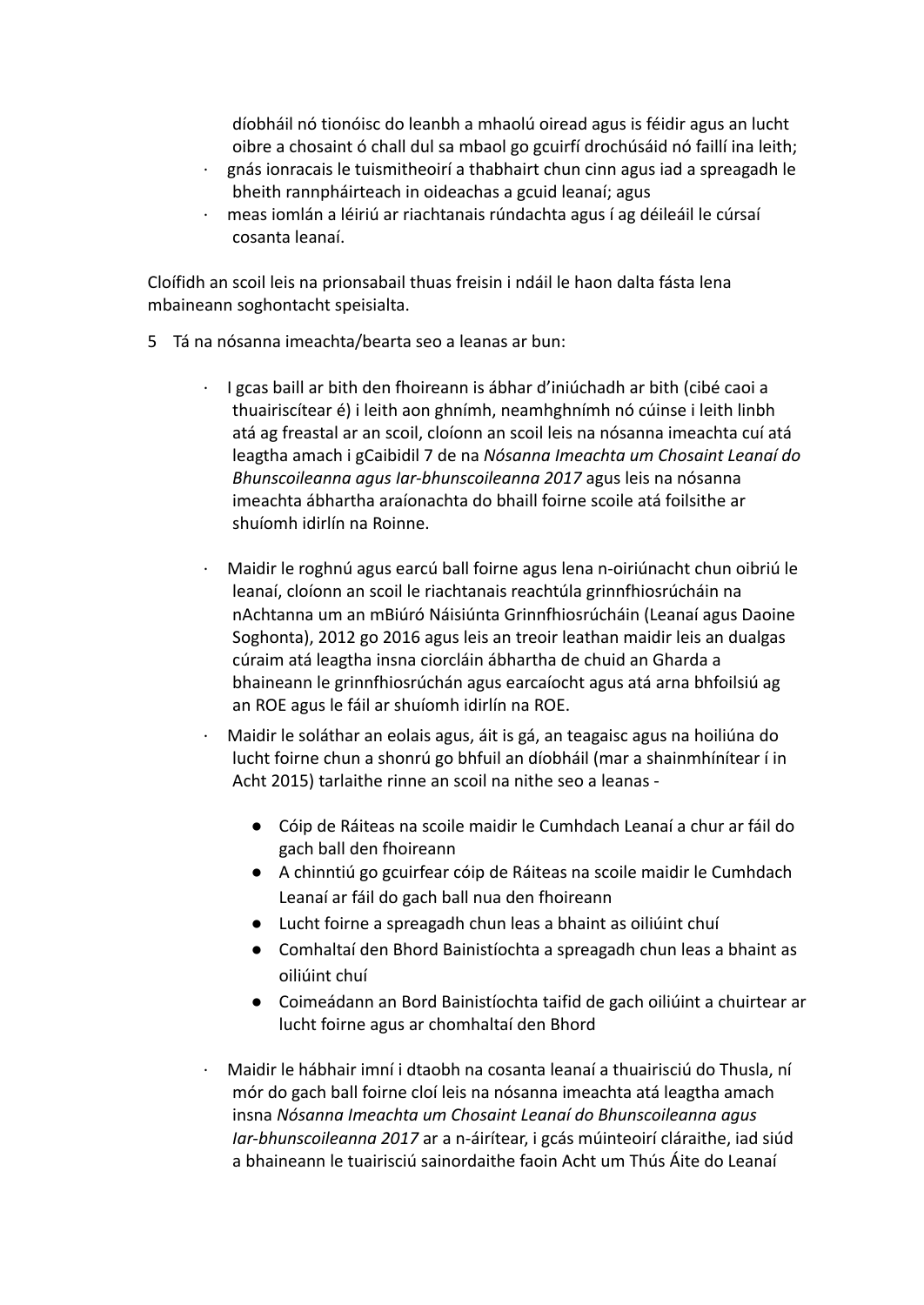2015.

- · Sa scoil seo tá an DIA thuasluaite ceaptha ag an mBord mar an "duine cuí" (mar a shainmhínítear sin san Acht um Thús Áite do Leanaí 2015) chun bheith mar an gcéad pointe teagmhála i leith an Ráitis maidir le Cumhdach Leanaí.
- · Daoine sainordaithe is ea gach múinteoir cláraithe arna fhostú ag an scoil faoin Acht um Thús Áite do Leanaí 2015.
- · De réir an Achta um Thús Áite do Leanaí 2015, tá measúnacht curtha i gcrích ag an mBord maidir leis an mbaol go mbainfeadh díobháil fhéideartha ar bith do leanbh a bheadh ag freastal ar an scoil nó ag glacadh páirte i ngníomhaíochtaí scoile. Tá measúnacht scríofa leis seo ina leagtar amach na réimsí riosca a sonraíodh agus nósanna imeachta na scoile chun na rioscaí sin a bhainistiú mar aguisín leis na nósanna imeachta seo.
- · Is féidir rochtain ar na nósanna imeachta éagsúla dá dtagraítear sa Ráiteas seo trí shuíomh idirlín na scoile, nó trí shuíomh idirlín na ROE nó cuirfidh an scoil ar fáil iad ach iad a iarraidh.

Nóta: Níl sé i gceist go mbeadh an liosta thuas ina liosta uileghabhálach. Cuirfidh Boird Bhainistíochta ar leith san áireamh sa rannán seo cibé nósanna imeachta/bearta eile atá ábhartha don scoil i gceist.

6 Tá an ráiteas seo foilsithe ar shuíomh idirlín na scoile agus tá sé tugtha do gach ball de lucht foirne na scoile, do Chumann na dTuismitheoirí (más ann dó) agus don phátrún. Tá sé ar fáil go héasca do thuismitheoirí agus caomhnóirí ach é a iarraidh. Cuirfear cóip den Ráiteas seo ar fail do Thusla agus don Roinn ach ceann a iarraidh.

7 Athbhreithneofar an Ráiteas seo maidir le Cumhdach Leanaí gach bliain nó a luaithe is indéanta tar éis d'athrú ábhartha bheith déanta maidir le haon ní dá dtagraíonn an ráiteas seo.

Ghlac an Bord Bainistíochta leis an Ráiteas seo maidir le Cumhdach Leanaí ar [dáta].

| Sínithe: |  |
|----------|--|
|          |  |

Sínithe:

Cathaoirleach an Bhoird Bhainistíochta Príomhoide/Rúnaí ag an mBord Bainistíochta

Dáta: Dáta: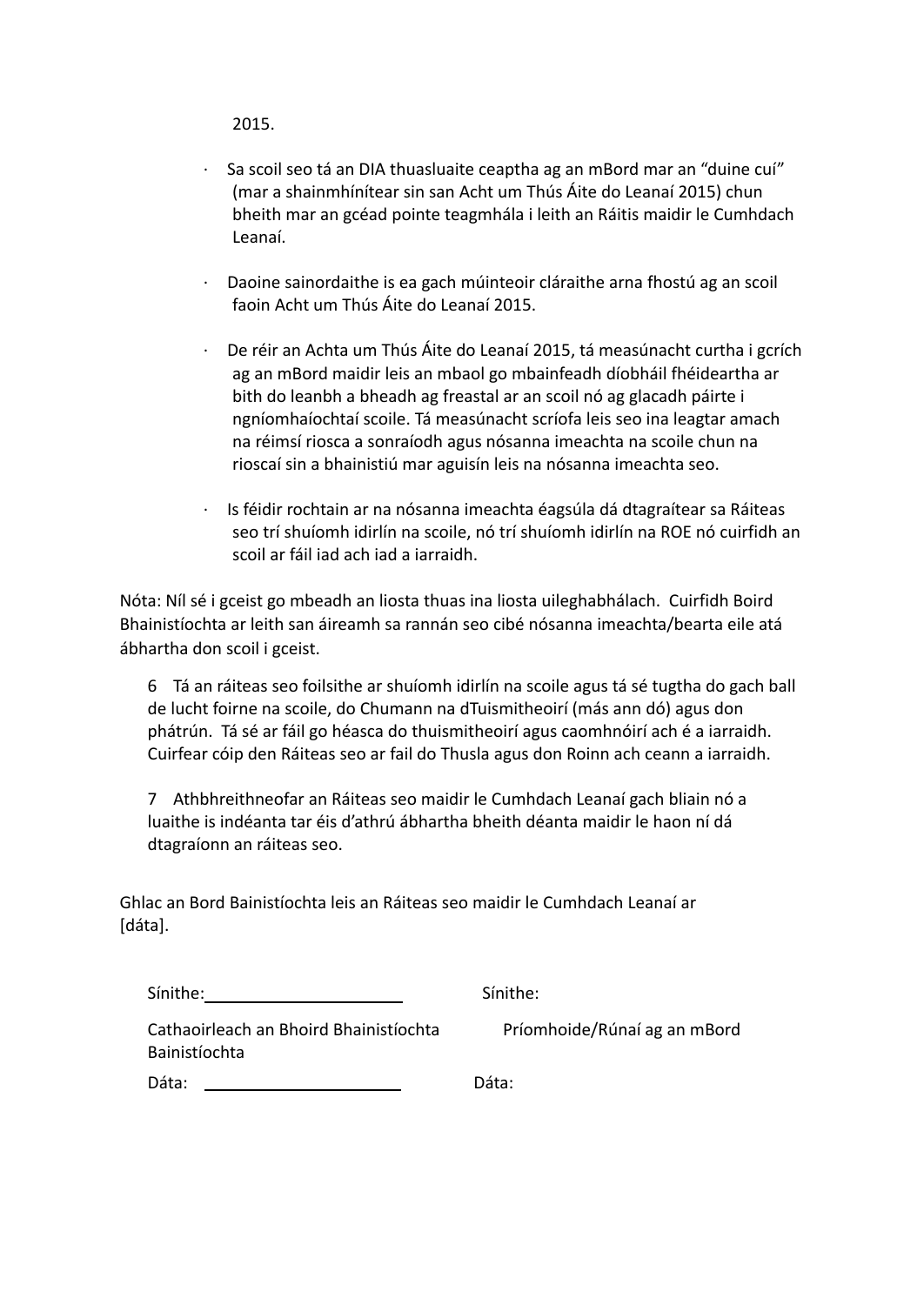#### **Scoil Chaitlín Maude**

### **Child Safeguarding Statement**



Scoil Chaitlín Maude is a primary school providing primary education to pupils from Junior Infants to Sixth Class.

In accordance with the requirements of the *[Children](http://www.irishstatutebook.ie/eli/2015/act/36/enacted/en/pdf) First Act 2015*, *Children First: [National](https://assets.gov.ie/25844/b90aafa55804462f84d05f87f0ca2bf6.pdf)* Guidance for the [Protection](https://assets.gov.ie/25844/b90aafa55804462f84d05f87f0ca2bf6.pdf) and Welfare of Children 2017, the [Addendum](https://assets.gov.ie/25819/c9744b64dfd6447985eeffa5c0d71bbb.pdf) to Children First (2019), the Child Protection [Procedures](https://www.gov.ie/pdf/?file=https://assets.gov.ie/45063/2d4b5b3d781e4ec1ab4f3e5d198717d9.pdf#page=1) for Primary and Post Primary Schools 2017and Tusla [Guidance](https://www.tusla.ie/uploads/content/4214-TUSLA_Guidance_on_Developing_a_CSS_LR.PDF) on the preparation of Child [Safeguarding](https://www.tusla.ie/uploads/content/4214-TUSLA_Guidance_on_Developing_a_CSS_LR.PDF) Statements, the Board of Management of Scoil Chaitlín Maude has agreed the Child Safeguarding Statement set out in this document.

- 1 The Board of Management has adopted and will implement fully and without modification the Department's Child Protection Procedures for Primary and Post Primary Schools 2017 as part of this overall Child Safeguarding Statement
- 2 The Designated Liaison Person (DLP) is Bairbre Ní Ghoill.
- 3 The Deputy Designated Liaison Person (Deputy DLP) is Alan O Baoill.
- 4 The Board of Management recognises that child protection and welfare considerations permeate all aspects of school life and must be reflected in all of the school's policies, procedures, practices and activities. In its policies, procedures, practices and activities, the school will adhere to the following principles of best practice in child protection and welfare:

The school will:

- · recognise that the protection and welfare of children is of paramount importance, regardless of all other considerations;
- fully comply with its statutory obligations under the Children First Act 2015 and other relevant legislation relating to the protection and welfare of children;
- fully co-operate with the relevant statutory authorities in relation to child protection and welfare matters;
- adopt safe practices to minimise the possibility of harm or accidents happening to children and protect workers from the necessity to take unnecessary risks that may leave themselves open to accusations of abuse or neglect;
- develop a practice of openness with parents and encourage parental involvement in the education of their children; and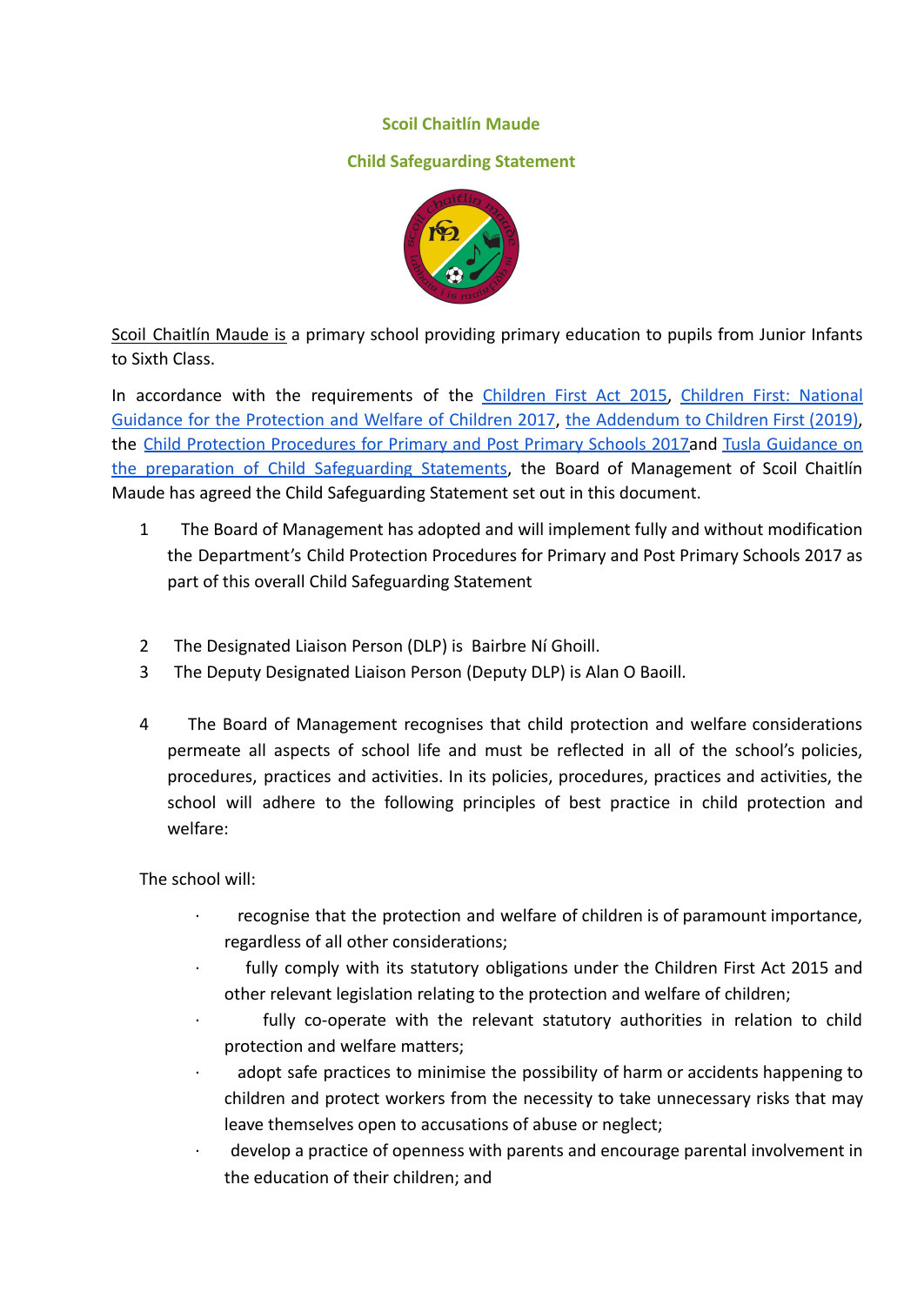fully respect confidentiality requirements in dealing with child protection matters.

The school will also adhere to the above principles in relation to any adult pupil with a special vulnerability.

- 5 The following procedures/measures are in place:
	- In relation to any member of staff who is the subject of any investigation (howsoever described) in respect of any act, omission or circumstance in respect of a child attending the school, the school adheres to the relevant procedures set out in Chapter 7 of the Child Protection Procedures for Primary and Post-Primary Schools 2017 and to the relevant agreed disciplinary procedures for school staff which are published on the DE website.
	- In relation to the selection or recruitment of staff and their suitability to work with children, the school adheres to the statutory vetting requirements of the [National](https://revisedacts.lawreform.ie/eli/2012/act/47/revised/en/pdf) Vetting Bureau (Children and [Vulnerable](https://revisedacts.lawreform.ie/eli/2012/act/47/revised/en/pdf) Persons) Acts 2012 to 2016 and to the wider duty of care guidance set out in relevant Garda vetting and recruitment circulars published by the Department of Education and available on the DE website.
	- · In relation to the provision of information and, where necessary, instruction and training, to staff in respect of the identification of the occurrence of harm (as defined in the 2015 Act) the school-
		- Has provided each member of staff with a copy of the school's Child Safeguarding Statement
		- Ensures all new staff are provided with a copy of the school's Child Safeguarding Statement
		- Encourages staff to avail of relevant training
		- Encourages Board of Management members to avail of relevant training
		- The Board of Management maintains records of all staff and Board member training
	- · In relation to reporting of child protection concerns to Tusla, all school personnel are required to adhere to the procedures set out in the Child Protection Procedures for Primary and Post-Primary Schools 2017, including in the case of registered teachers, those in relation to mandated reporting under the Children First Act 2015.
	- In this school the Board has appointed the abovenamed DLP as the "relevant person" (as defined in the Children First Act 2015) to be the first point of contact in respect of the schools child safeguarding statement.